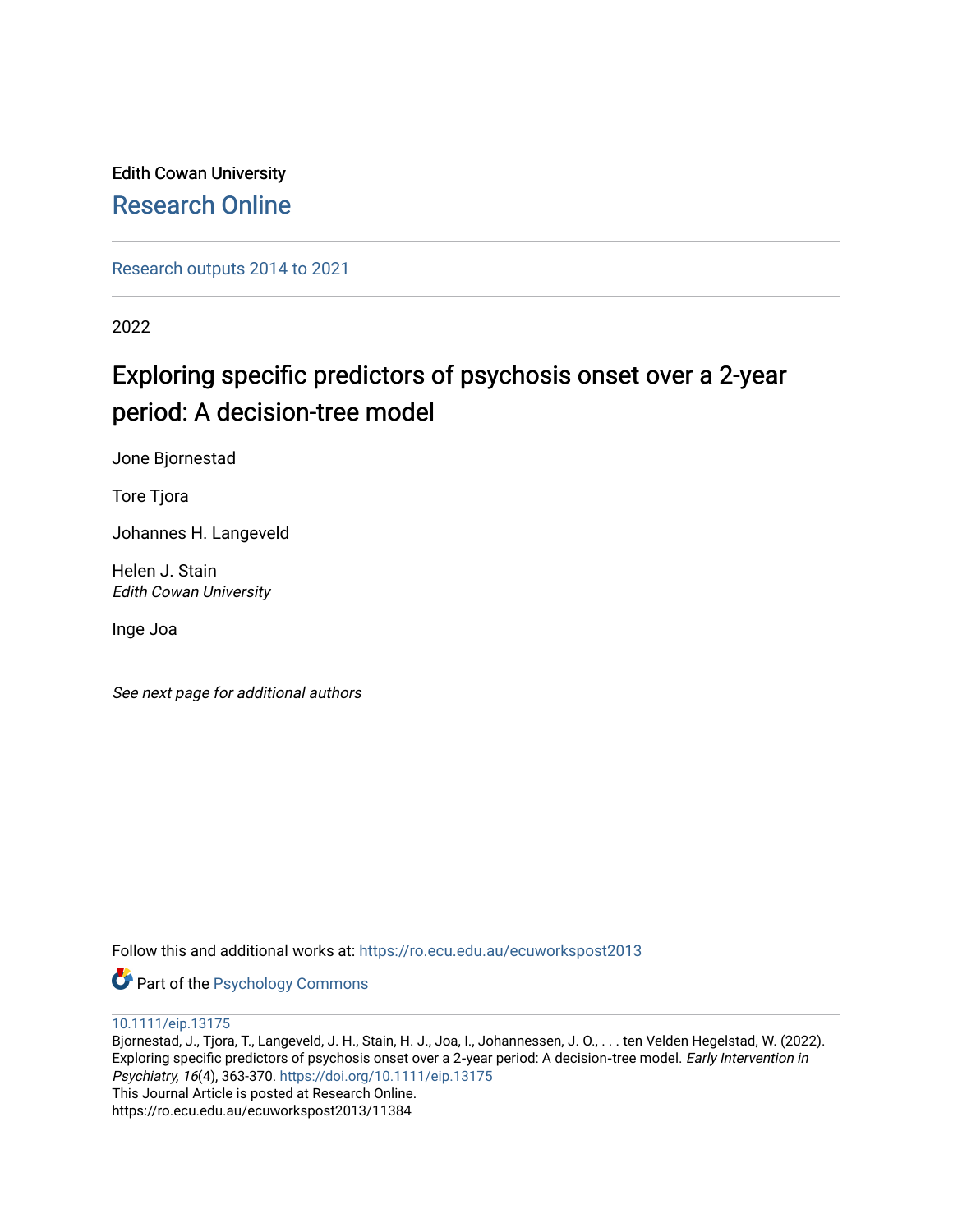# Authors

Jone Bjornestad, Tore Tjora, Johannes H. Langeveld, Helen J. Stain, Inge Joa, Jan Olav Johannessen, Michelle Friedman-Yakoobian, and Wenche ten Velden Hegelstad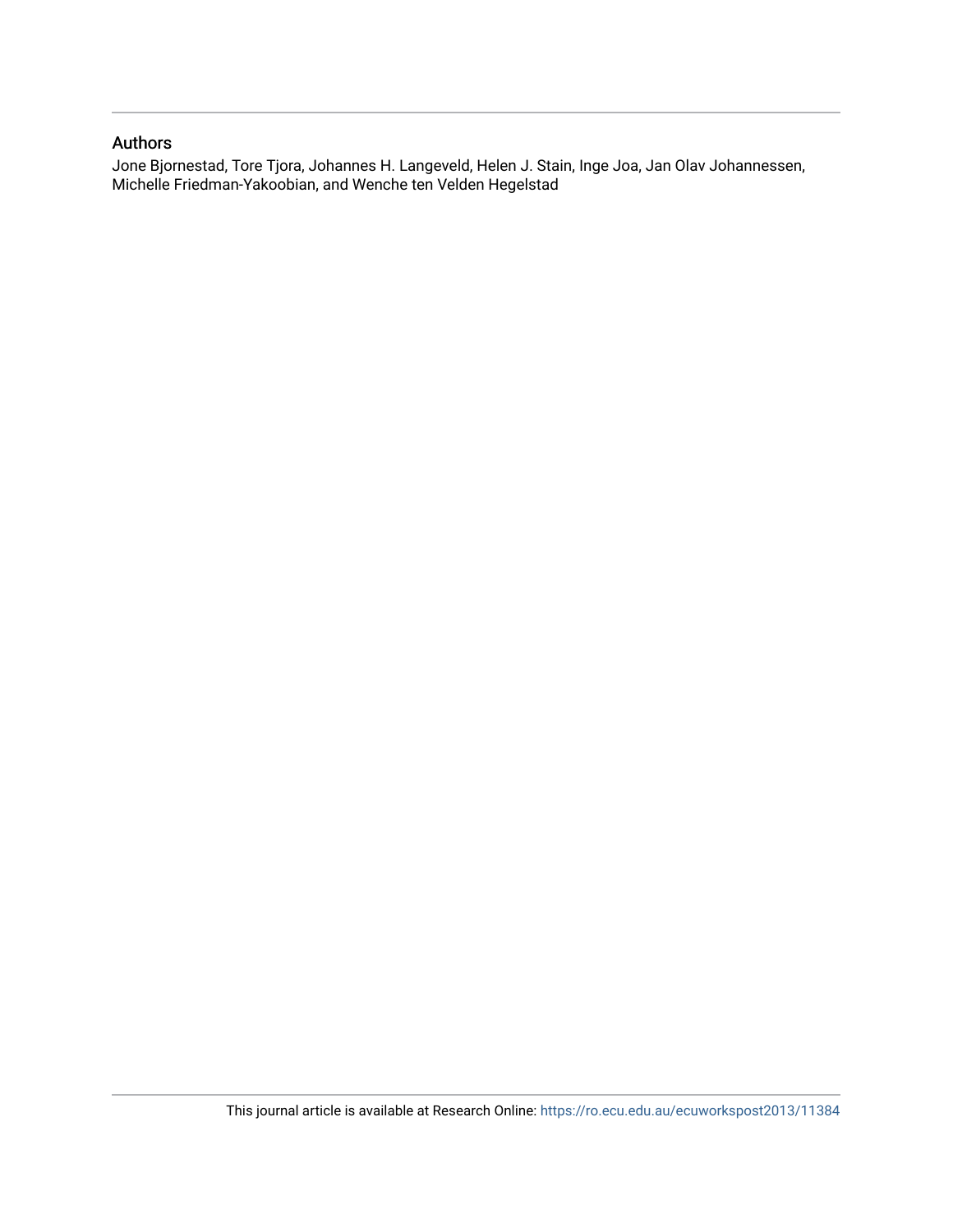DOI: 10.1111/eip.13175

# ORIGINAL ARTICLE

WILEY

# Exploring specific predictors of psychosis onset over a 2-year period: A decision-tree model

Jone Bjornestad<sup>1,2,3</sup> | Tore Tjora<sup>1</sup> | Johannes H. Langeveld<sup>2,4</sup> | Helen J. Stain<sup>2,5</sup> | Inge Joa<sup>2,4</sup> | Jan Olav Johannessen<sup>2,4</sup> | Michelle Friedman-Yakoobian<sup>6,7</sup> | Wenche ten Velden Hegelstad<sup>1,2</sup>

<sup>1</sup>Department of Social Studies, Faculty of Social Sciences, University of Stavanger, Stavanger, Norway

2 TIPS – Network for Clinical Research in Psychosis, Stavanger University Hospital, Stavanger, Norway

3 Department of Psychiatry, District General Hospital of Førde, Førde, Norway

4 Faculty of Health, Network for Medical Sciences, University of Stavanger, Stavanger, Norway

5 School of Arts and Humanities, Edith Cowan University, Joondalup, Western Australia, Australia

6 Harvard Medical School, Department of Psychiatry, Boston, Massachusetts, USA

7 Massachusetts Mental Health Center Division of Public Psychiatry, Beth Israel Deaconess Medical Center, Boston, Massachusetts, USA

#### Correspondence

Prof Jone Bjornestad, Department of Social Studies, Faculty of Social Sciences, University of Stavanger, PO Box 8600 FORUS, 4036 Stavanger, Norway. Email: [jone.r.bjornestad@uis.no](mailto:jone.r.bjornestad@uis.no)

#### Funding information

Helse Vest, Grant/Award Numbers: 911508, 911881; Norwegian Extra Foundation for Health and Rehabilitation, Grant/Award Number: 913184

# Abstract

Aim: The fluctuating symptoms of clinical high risk for psychosis hamper conversion prediction models. Exploring specific symptoms using machine-learning has proven fruitful in accommodating this challenge. The aim of this study is to explore specific predictors and generate atheoretical hypotheses of onset using a close-monitoring, machine-learning approach.

Methods: Study participants,  $N = 96$ , mean age 16.55 years, male to female ratio 46:54%, were recruited from the Prevention of Psychosis Study in Rogaland, Norway. Participants were assessed using the Structured Interview for Psychosis Risk Syndromes (SIPS) at 13 separate assessment time points across 2 years, yielding 247 specific scores. A machine-learning decision-tree analysis (i) examined potential SIPS predictors of psychosis conversion and (ii) hierarchically ranked predictors of psychosis conversion. Results: Four out of 247 specific SIPS symptom scores were significant: (i) reduced expression of emotion at baseline, (ii) experience of emotions and self at 5 months, (iii) perceptual abnormalities/hallucinations at 3 months and (iv) ideational richness at 6 months. No SIPS symptom scores obtained after 6 months of follow-up predicted psychosis.

Conclusions: Study findings suggest that early negative symptoms, particularly those observable by peers and arguably a risk factor for social exclusion, were predictive of psychosis. Self-expression and social behaviour might prove relevant entry points for early intervention in psychosis and psychosis risk. Testing study results in larger samples and at other sites is warranted.

#### **KEYWORDS**

clinical high risk, machine learning, negative symptoms, prediction, psychosis

# 1 | INTRODUCTION

The wide range of non-specific symptoms characterizing individuals at clinical high risk for psychosis (CHR-P) challenges operationalization of the CHR-P criteria and prediction models of psychosis onset. Innovative predictive strategies such as machine learning, sequential enrichment and joint modelling have been proposed to address this challenge (Sanfelici et al., 2020; Studerus et al., 2020).

This is an open access article under the terms of the [Creative Commons Attribution](http://creativecommons.org/licenses/by/4.0/) License, which permits use, distribution and reproduction in any medium, provided the original work is properly cited.

© 2021 The Authors. Early Intervention in Psychiatry published by John Wiley & Sons Australia, Ltd.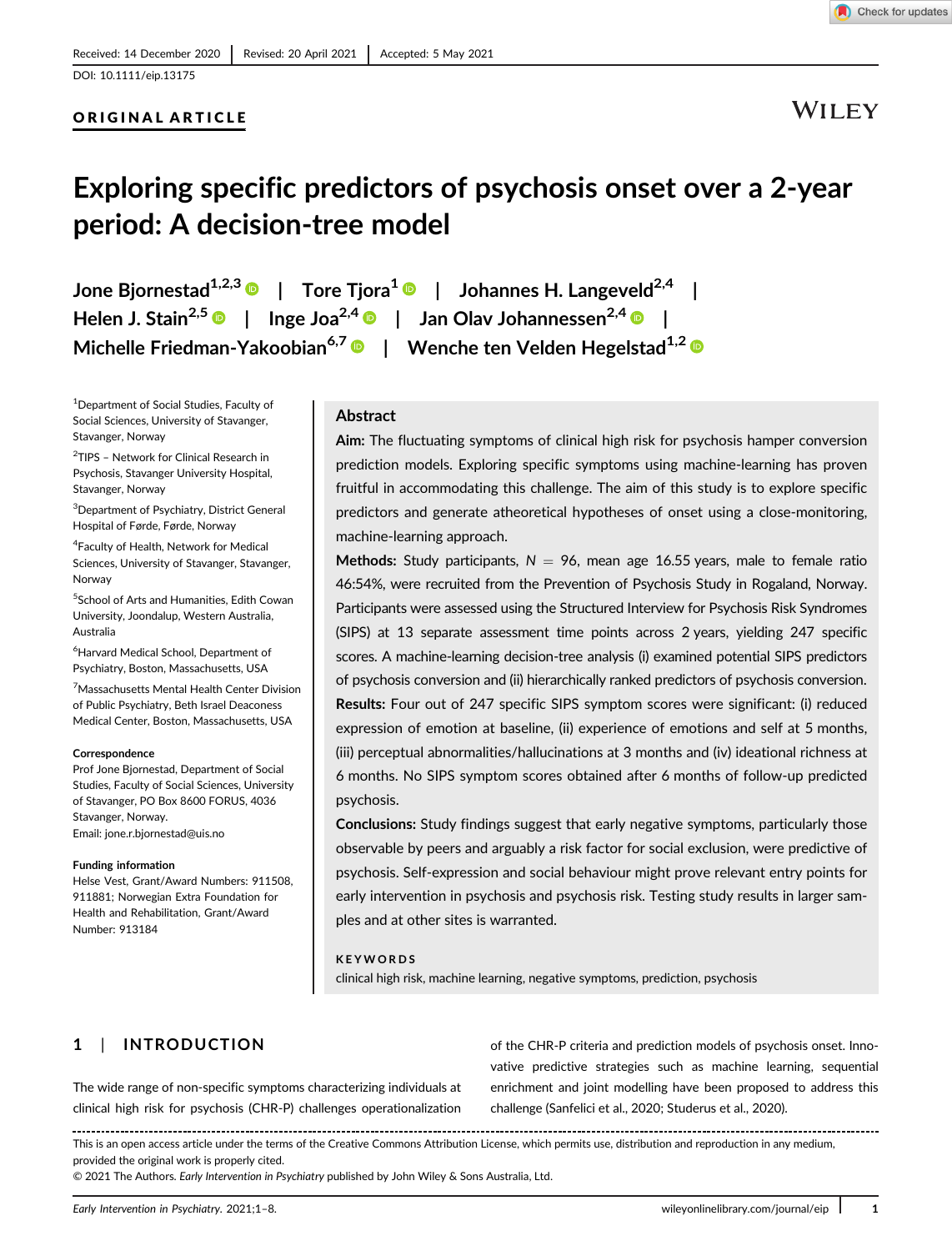As psychosis arguably is one of the mental illnesses most disruptive to leading fulfilling lives, better prediction of its debut has been a main research focus over many years. Earlier and more precise identification of risk could open up possibilities for earlier, better targeted preventive efforts. However, research is still hampered by several problems. First, the definition of CHR-P is restricted to positive symptoms only. This is puzzling, as the functional consequences of psychosis are mainly in the social realm (Ajnakina et al., 2019; Anglin et al., 2020; McGorry et al., 2018; Moritz et al., 2019). Furthermore, besides attenuated psychotic symptoms, negative symptoms and poor functioning are associated with an increased risk of psychosis. Early CHR-P symptoms typically emerge during adolescence (Catalan et al., 2020; Raballo et al., 2020), a sensitive as well as dynamic developmental period when mature relationships and identity gradually manifest (Blakemore, 2018). Adolescence is accompanied by limitations in reflexivity, emotion regulation and the ability to consider consequences before acting, thus increasing vulnerability to external influences (Blakemore, 2018). Further, the use of social media for social engagement accelerates during this time period, adding a layer of social complexity for adolescents to master (Bjornestad et al., 2020). A recent umbrella review of 42 meta-analyses (Fusar-Poli et al., 2020) identified significant impairments in work or educational functioning, social functioning, neurobiological functioning and quality of life in CHR-P individuals. The overall risk of psychosis conversion was 22% at 3 years, and highest (38%) for the sub-group having brief and limited intermittent psychotic symptoms. However, substance use, comorbid mental disorders, suicidal ideation and accumulated sociodemographic risk factors were also common. Second, there is a challenge regarding timing of symptom detection. Time intervals between study follow-up assessments are mostly long. Identifying in more detail when symptoms and psychological problems related to CHR-P emerge could shed light on their place in a trajectory towards psychosis, and consequences for psychosocial development. Third, research is typically based on sum score analyses of composite constructs, including the merging of several specific symptoms. Adding specificity by studying individual phenomena and particular symptoms in more detail could provide a fruitful way forward.

Machine learning has shown promise for predicting psychosis onset in individuals at risk (Sanfelici et al., 2020). A simple variant of machine learning is decision-tree modelling (Kass, 1980). A key feature in both machine learning and decision-tree modelling is that they have no a priori theoretically based hypotheses—in this case regarding psychosis prediction. Further, such models handle large quantities of predictors, something that allows researchers to be less strict about which predictors are allowed in their models. They allow for model variables to be treated with equal value, and output is readily interpretable. Consequently, despite the fact that researchers are choosing model variables, the impact of the researchers pre-understandings and biases are reduced. On this basis, decision-tree modelling seems appropriate for generating hypotheses based on large quantities of specific predictors of psychosis onset.

In this study, we have aimed to explore specific symptom predictors and generate a-theoretical hypotheses of psychosis onset by using data from frequent assessments in a decision-tree approach. We focus on symptoms derived from the Structured Interview for Psychosis Risk Syndromes (SIPS) (Miller et al., 1999). SIPS includes positive, negative, disorganization and general symptoms subscales, which enables a multifaceted symptom basis for analysing CHR-P individuals.

# 2 | METHOD

#### 2.1 | Sample and recruitment

The sample was recruited from the ongoing Prevention of Psychosis Study (POP), (Joa et al., 2015) a naturalistic longitudinal CHR-P study in Rogaland, Norway. The POP study included a population-based cohort ( $\sim$ 300 000 inhabitants) of CHR-P individuals between 2012 and 2018. Participants were recruited through intensified case detection within secondary mental-health clinical services and the general population (for detailed descriptions of awareness campaigns, recruitment, and treatment see Joa et al., 2021). POP was approved by the Regional Committee for Medical Research Ethics Health Region West, Norway (2009/949). All participants provided written informed consent.

In the present study, 141 participants were eligible for inclusion and 104 of these gave informed consent. Of those, eight (7.4%) were excluded either due to missing data on the main output variable: conversion to psychosis ( $N = 7$ ) or had no symptom data ( $N = 1$ ). Thus 96 participants were included. Due to missing data at different assessments, the sample size varied across the study period. Participants converting to psychosis were excluded from the study at the time of conversion and offered inclusion in the Early Treatment and Intervention in Psychosis-2 (TIPS 2) study (Joa et al., 2008). Hence, only assessments prior to conversion were included in the analysis. As participants could re-enter the study after not participating in one or more assessments, the missing assessments were counted from 1 month to 2 years. Participants who missed fewer than six assessments were compared to participants who missed more than six assessments. No significant differences between these two groups were identified in baseline age, gender or any of the four SIPS scales (mean-scores). Serial means were imputed for missing mean values on SIPS scores on the 6-, 12-, 18- and 24-month follow-ups used in Table 1. The addition of serial mean score did not alter which correlations were significant, nor did it substantially change the result on the significant associations. Attrition thus appears to be at random for both baseline and follow-up characteristics.

# 2.2 | CHR-P inclusion and exclusion criteria

Individuals included in the POP study met the following criteria: living in the catchment area; being 13–65 years of age; meeting diagnostic criteria for CHR-P based on the SIPS (Miller et al., 1999); their symptoms not being better accounted for by an Axis I, Axis II or substance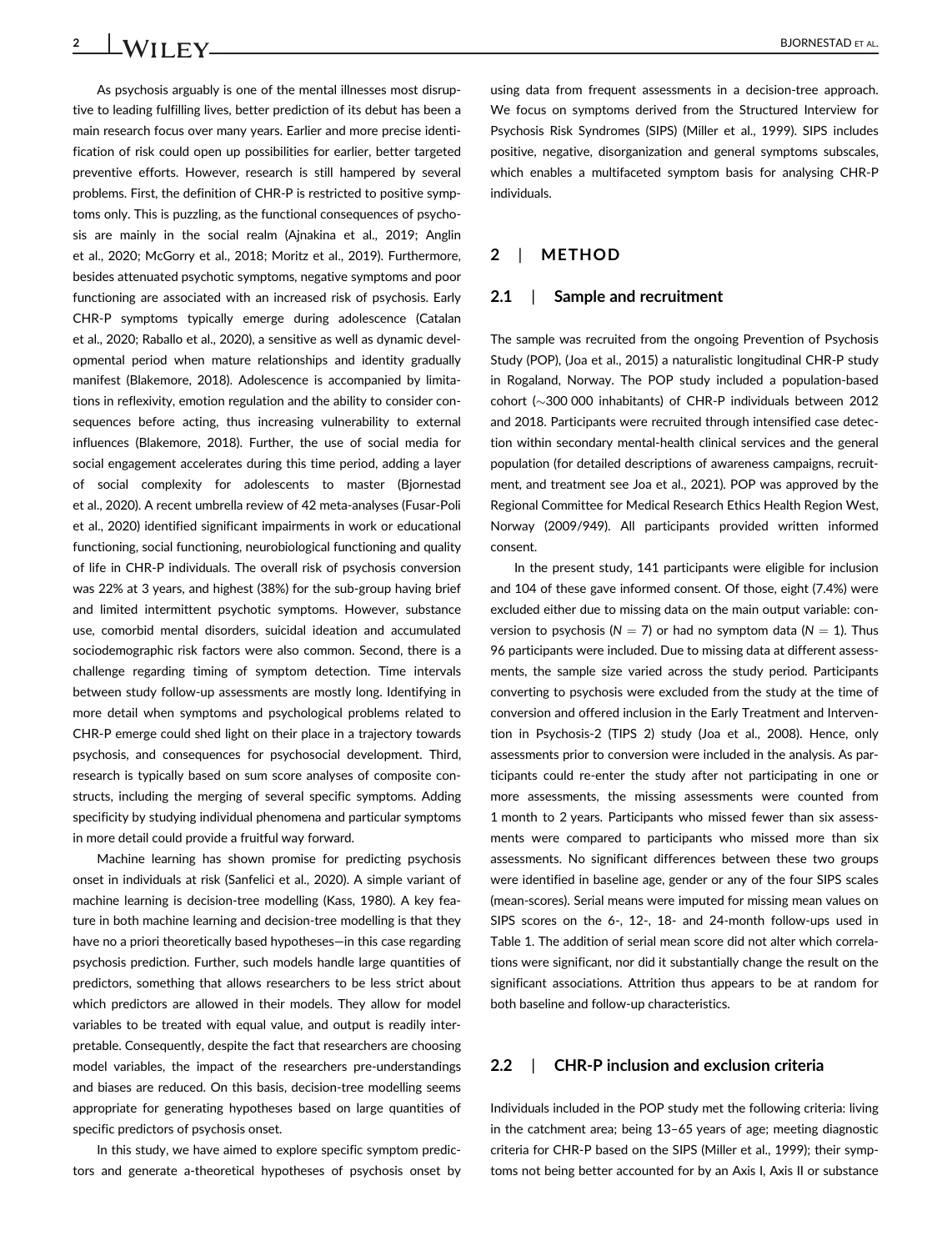TABLE 1 Psychosis conversion distribution across key predictors at baseline

|                  |                                    | Converted<br>to psychosis | ${\sf N}$      | %    |      | <b>Significance</b>                |
|------------------|------------------------------------|---------------------------|----------------|------|------|------------------------------------|
| $n = 96$         |                                    | <b>No</b>                 | 77             | 80   |      | <b>NA</b>                          |
|                  |                                    | Yes                       | 19             | 20   |      |                                    |
| Gender           | Male                               | <b>No</b>                 | 37             | 84   |      | $\chi^2$ = 0.77, df = 1, p = 0.380 |
|                  |                                    | Yes                       | $\overline{7}$ | 16   |      |                                    |
|                  | Female                             | No                        | 40             | 77   |      |                                    |
|                  |                                    | Yes                       | 12             | 23   |      |                                    |
| Age at inclusion | >Median (16 years)                 | No                        | 33             | 75   |      | $\chi^2$ = 0.85, df = 1, p = 0.357 |
|                  |                                    | Yes                       | 11             | 25   |      |                                    |
|                  | >Median (16 years)                 | No                        | 44             | 85   |      |                                    |
|                  |                                    | Yes                       | 8              | 15   |      |                                    |
|                  |                                    |                           |                | Mean | Std  |                                    |
| <b>SIPS</b>      | Positive symptom scale             | <b>No</b>                 | 74             | 2.10 | 0.70 | $t = -0.80$ . df = 91, p = 0.42    |
|                  |                                    | Yes                       | 19             | 2.24 | 0.69 |                                    |
|                  | Negative symptom scale             | No                        | 71             | 1.69 | 0.93 | $t = -3.11$ , df = 88, p < 0.01    |
|                  |                                    | Yes                       | 19             | 2.43 | 0.84 |                                    |
|                  | Disorganized symptom<br>scale      | No                        | 71             | 0.80 | 0.54 | $t = -0.49$ , df = 88, $p = 0.62$  |
|                  |                                    | Yes                       | 19             | 0.87 | 0.80 |                                    |
|                  | General/affective<br>symptom scale | No                        | 71             | 2.22 | 0.84 | $t = -1.87$ , df = 88, p = 0.07    |
|                  |                                    | Yes                       | 19             | 2.63 | 0.87 |                                    |

Abbreviation: SIPS, Structured Interview for Psychosis Risk Syndromes.

use disorder, based on the Structured Clinical Interview for DSM disorders (SCID) I interview (First et al., 1995), with the exception of schizotypal personality disorder (the presence of any of these disorders in itself was not an automatic reason for exclusion); "understanding and speaking one of the Scandinavian languages Norwegian, Danish or Swedish all of which are inter-understandable"; and being able to provide informed consent. Participants under 16 years of age also had to have consent from parents or guardians.

Individuals were excluded based on the following criteria: Meeting current or life-time criteria for any psychotic disorder; current use of any antipsychotic medication; use of antipsychotic medication (regardless of dosage) for more than 4 weeks in their lifetime; known neurological or endocrine disorders related to CHR-P symptoms; and intellectual functioning below IQ of 70.

#### 2.3 | Measures

The SIPS is a semi-structured interview targeting experiences of attenuated symptoms and other indicators of psychosis risk (Miller et al., 1999). The SIPS subscales include positive symptoms (five items), negative symptoms (six items), symptoms of disorganization (four items) and general/affective symptoms (four items), with the positive symptom scale defining psychosis risk (see Supporting Information 1 for a full list of SIPS-items). The SIPS identifies three clinical high-risk syndromes: Attenuated positive symptoms (APS), brief

intermittent psychotic symptoms (BIPS), and genetic risk and/or deterioration syndrome (Yung & McGorry, 1996). It was administered to participants 13 times over 2 years, starting with baseline (T1), then monthly for 6 months (T2, T3, T4, T5, T6, T7) and then every 3 months until 2 years post baseline (T8, T9, T10, T11, T12, T13). Two hundred and forty seven specific SIPS symptoms (19 symptoms measured 13 times) were tested over this time period and treated as variables in the statistical modelling.

## 2.4 | Procedure

Psychiatric nurses trained in interviewing for psychosis spectrum disorders conducted the SIPS interviews. Trained clinical researchers conducted the SCID for diagnosis (First et al., 1995). Consensus regarding the CHR-P state was reached during weekly diagnostic meetings. Reliability of the SCID in the research group was satisfactory at kappa  $= 0.9$  in 2012 (Weibell et al., 2013). Regular reliability training was undertaken to avoid drift.

### 2.5 | Outcome measure—Psychosis onset

Psychosis onset was operationalized according to the SIPS Presence of Psychotic Syndrome criteria (one or more SIPS positive symptom scores of six or higher that were seriously disorganising or dangerous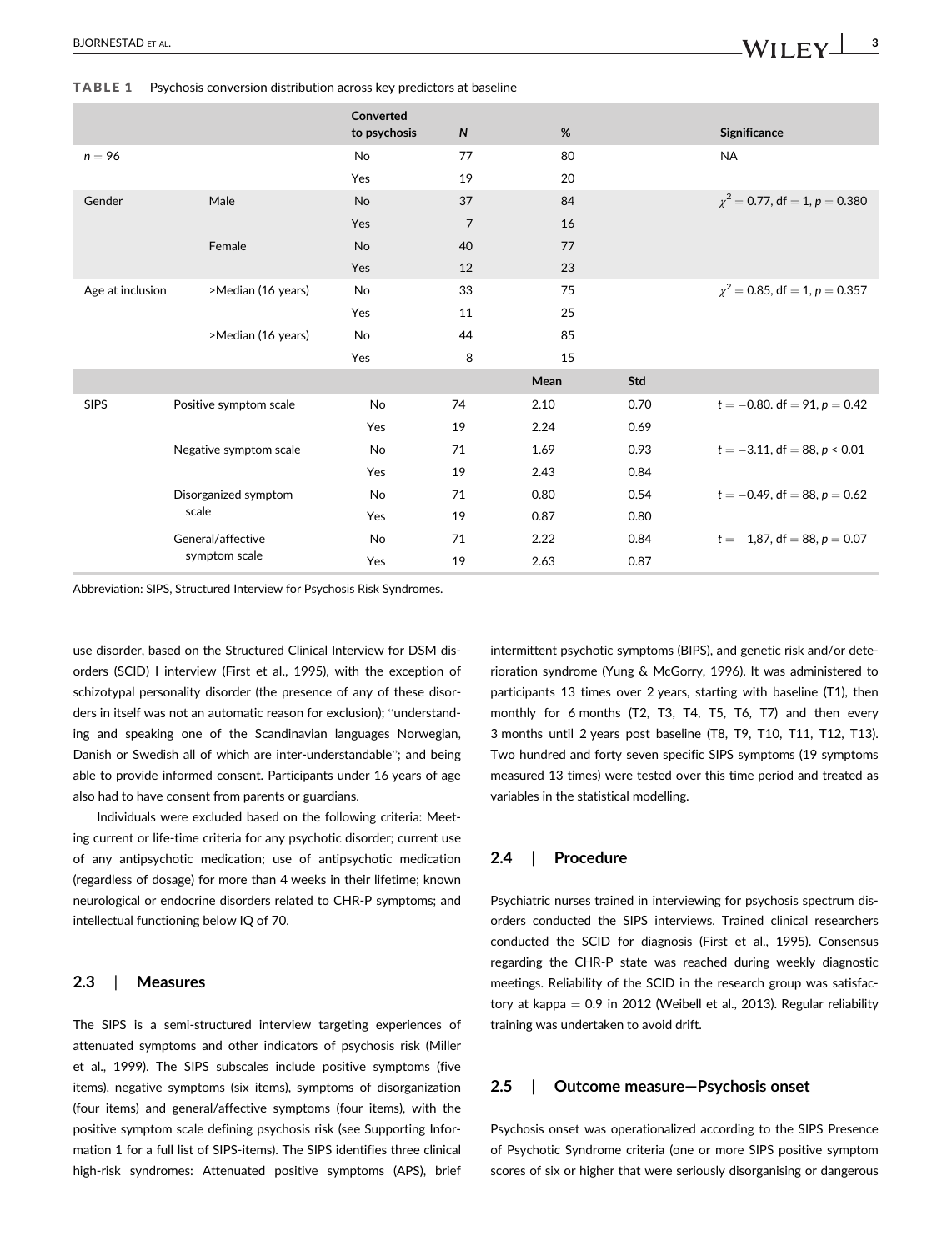or lasted on average more than 1 h per day, 4 days per week over a 1-month period) within any of the 12 assessment intervals of the follow-up. Conversion to psychosis was operationalized as a single dichotomous variable ( $0 =$  not converted,  $1 =$  converted).

## 2.6 | Statistical analyses

Statistical analyses were carried out using SPSS version 25 (IBM Corp, 2017). Two-way analysis of variance was performed to examine the distribution of key variables and basic demographic characteristics of age and gender across the dichotomous conversion variable. Between-group differences were estimated using t tests (normally distributed data) or non-parametric tests (nominal/ordinal or non-normal data).

Chi-squared automatic interaction detection (CHAID) (IBM Corp, 2012) machine-learning decision-tree analyses were used to (i) examine potential predictors and their relationships to psychosis conversion and (ii) hierarchically rank predictors. This method was chosen for several reasons. First, it provides a clinically useful model which clearly depicts the steps and relative importance of predictors and their thresholds for prediction. Second, with the relatively small sample size available, it allows for employing all 13 measurement points in spite of this sample size limitation. Third, it is well suited for exploratory investigations without a priori assumptions. Fourth,

though this confers a danger of overfitting, it is statistically superior to multiple bivariate analyses which would be the alternative and allows us to generate hypotheses for further study. SPSS standard settings were used in the CHAID tree analyses, with the following exceptions, all due to small sample size: Minimum parent size was set to 10 and child size was set to 5. Both split alpha and merge alpha levels were set to 0.10. The change in alpha settings allowed a significance level up to  $p < 0.10$  in the decision-tree analyses, for both splitting and merging nodes. This posed no problem for the main branches in the model, and accurate significant levels are reported for each node in Figure 1. For highlighting paths and nodes with  $p$  values deviant from standard  $p < 0.05$ , paths with p values between 0.05 and 0.10 were marked with dashed lines in Figure 1.

Data from all 96 participants on the 247 variables (i.e., SIPS items) were included in the CHAID model, and missingness was allowed as it commonly is in CHAID models; as the data were categorical, missing data were treated as a category on each variables the same way that the other categories were treated. Missing data were also reported along with the other categories (see Figure 1). To minimize effect of a priori assumptions regarding SIPS thresholds and cut-offs, data were fed into the model unprocessed, except for conversion to psychosis (converted/not converted). All 247 variables (19 SIPS-item measured at 13 time points) were entered simultaneously. This was done to ensure that any given SIPS-item at any given time would have the same potential to predict outcome.



FIGURE 1 Predictors of psychosis onset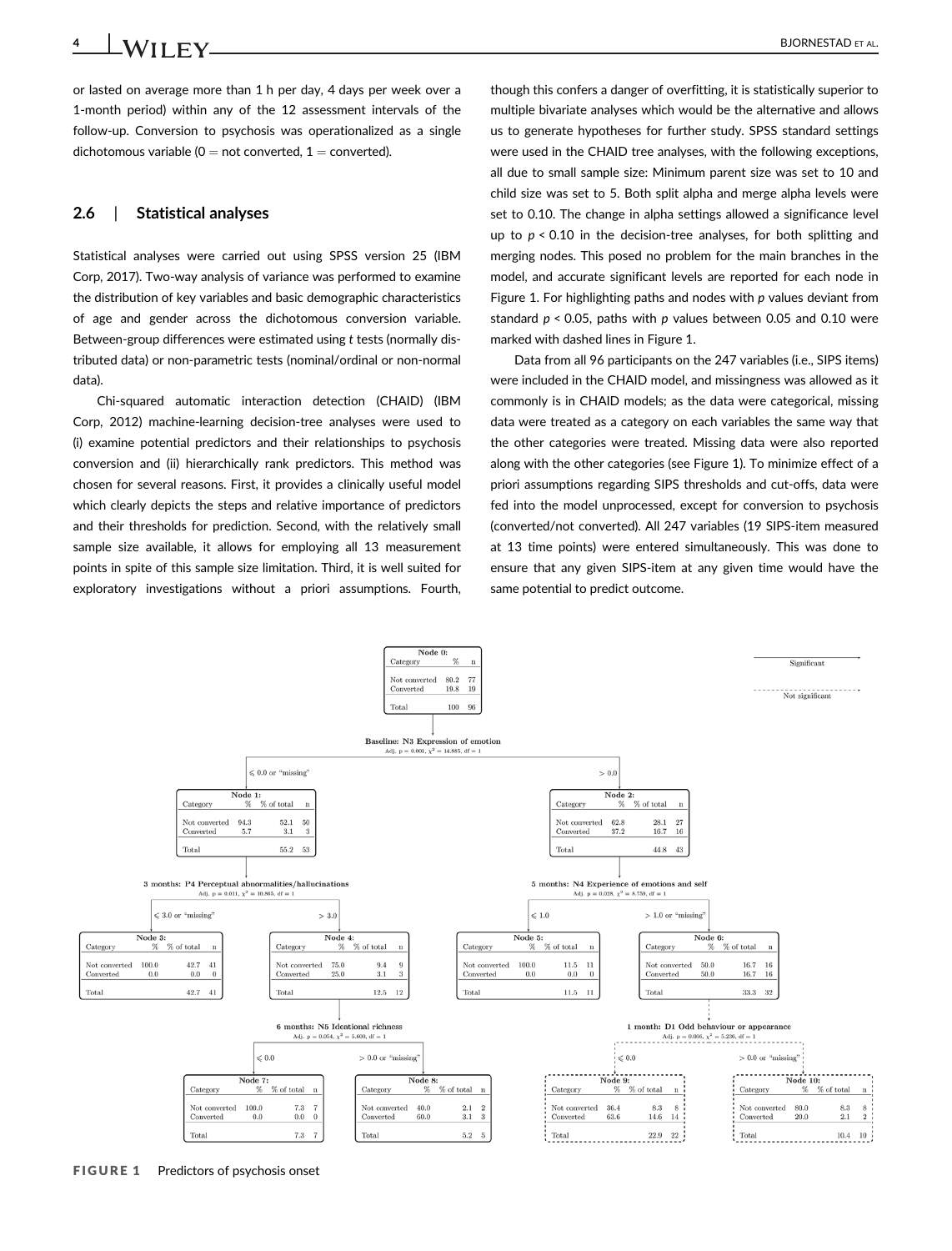# 3 | RESULTS

Baseline gender ratio, age distribution and sum score means for SIPS for converters and non-converters ( $N = 96$ ) are outlined in Table 1. Of the baseline sample  $N = 96$ , 14 converted within 6 months' time and left the study (i.e., entered our first-episode psychosis study TIPS), leaving  $N = 82$ . By the 24 months follow-up, an additional five participants had converted, leaving  $N = 77$  for analysis. Furthermore, 75% of the original sample of 96 had at least four complete assessments; 63.5% had at least 6.

Participants were young (mean age 16.5 years, SD 3.0) and with an even male-to-female ratio (46:54). Age and gender were not associated with conversion to psychosis. A significantly higher mean item score for negative symptoms (2.43 vs. 1.69,  $t = -3.11$ ,  $p < 0.01$ ) was found for participants who later converted to psychosis. No other symptoms at baseline were associated with psychosis-conversion.

#### 3.1 | Decision-tree model

The decision tree model is presented in Figure 1 and Table 2. Of the 247 variables (SIPS items) included, five variables were key for predicting conversion to psychosis. Four out of these five were significant with a p value below 0.05, one (node 6) had a  $p$  value of 0.066. (The lowest  $p$  value was naturally found for Node  $0$  and  $p$  values were increasing throughout the branches. However, only Node 6 was above p value >0.05). The first variable (node 0) was item "N3 Expression of emotion" obtained at baseline, leading to the smallest branch (43 participants), of whom 16 out of 19 converters scored above zero. Following this branch, the second variable (node 2) was "N4 Experience of emotions and self" at 5 months. All 16 converters with a score above zero on N3 at baseline also had a score above 1 or missing on N4 at 5 months. The third variable (node 6) was "D1 Odd behaviour or appearance" at 1 month. Two out of 16 participants converting to psychosis had a score above 0. Returning to the first split, and following the largest branch (53 of 96 participants), the next splitting variable (node 1)—was "P4 Perceptual abnormalities/ hallucinations" after 3 months; the fourth variable in the model. The fifth variable included (node 4) was "N5 Ideational richness" after 6 months, splitting above zero or missing. On this largest branch all three participants converting to psychosis had a combination of scoring above three on perceptual abnormalities and above zero on ideational richness. Other variables were not significant and were therefore not included.

The model, including a total of 10 nodes, had a maximum tree depth of three nodes. Of these nodes six were terminal, and not branching into new nodes. The estimated error of risk was 0.125, and the SE was 0.034. The model predicted correctly in 67 of 77 nonconverted cases (87.5%), and 17 of 19 converted cases (89.5%) (Table 2).

# 4 | DISCUSSION

The main findings in this study were, first, that the decision-tree model suggested that only four out of 247 specific SIPS symptom scores were significant and useful for predicting psychosis onset correctly. Second, that early SIPS scores carried more weight compared to later ones. None of the item scores obtained later than 6 months were significant. Third, the item "reduced expression of emotion" (N3) at baseline was best for splitting the sample into converters versus non-converters; a score of one or higher was present in 16 out of 19 converters. Fourth, three out of four significant predictors are listed as negative symptoms and are usually not included in the definition of CHR-P: reduced expression of emotion, reduced experience of emotions and self, and reduced ideational richness. However, one positive (perceptual abnormalities/hallucinations after 3 months) also contributed to prediction.

# 4.1 | Early symptoms and their social consequences

Some of the predictors found in this study appear to have a common denominator: They are observable by peers, and they could affect the social domain. Reduced emotional expression and odd behaviour or appearance are directly observable. These features can lead to social marginalization, as people in a social context do not necessarily tolerate "otherness" and ultimately repulse it (Becker, 1963; Bjornestad et al., 2020). A recent study of social interaction among adolescents (Bjornestad et al., 2020) indicates that these behaviours lead to diminished social interaction and ultimately, to social exclusion by peers. Further, despite being subjective and private, poor ideational richness and perceptual abnormalities or hallucinations, along with a reduced experience of emotions and self, can be observable through coping strategies such as withdrawing from social contact (Schultze-Lutter & Theodoridou, 2017).

Early failure in mastering social skills is common in CHR-P (Fusar-Poli et al., 2020). The importance of social participation for developing and practicing core human capacities such as self-agency (Bandura, 1982) and mentalization, (Fonagy & Bateman, 2006) imply that behaviours associated with the study predictors may produce long-

|          |                    | Non-converted              | Converted                    | <b>Percent correct</b> |
|----------|--------------------|----------------------------|------------------------------|------------------------|
| Observed | Non-converted      | Correct<br>67 (87%)        | False positive<br>10 (13.0%) | 87.0%                  |
|          | Converted          | False negative<br>2(10.5%) | Correct<br>17 (89.5%)        | 89.5%                  |
|          | Overall percentage | 71.9%                      | 28.1%                        | 87.5%                  |

TABLE 2 Decision-tree classification matrix on converting to psychosis, including type I and II errors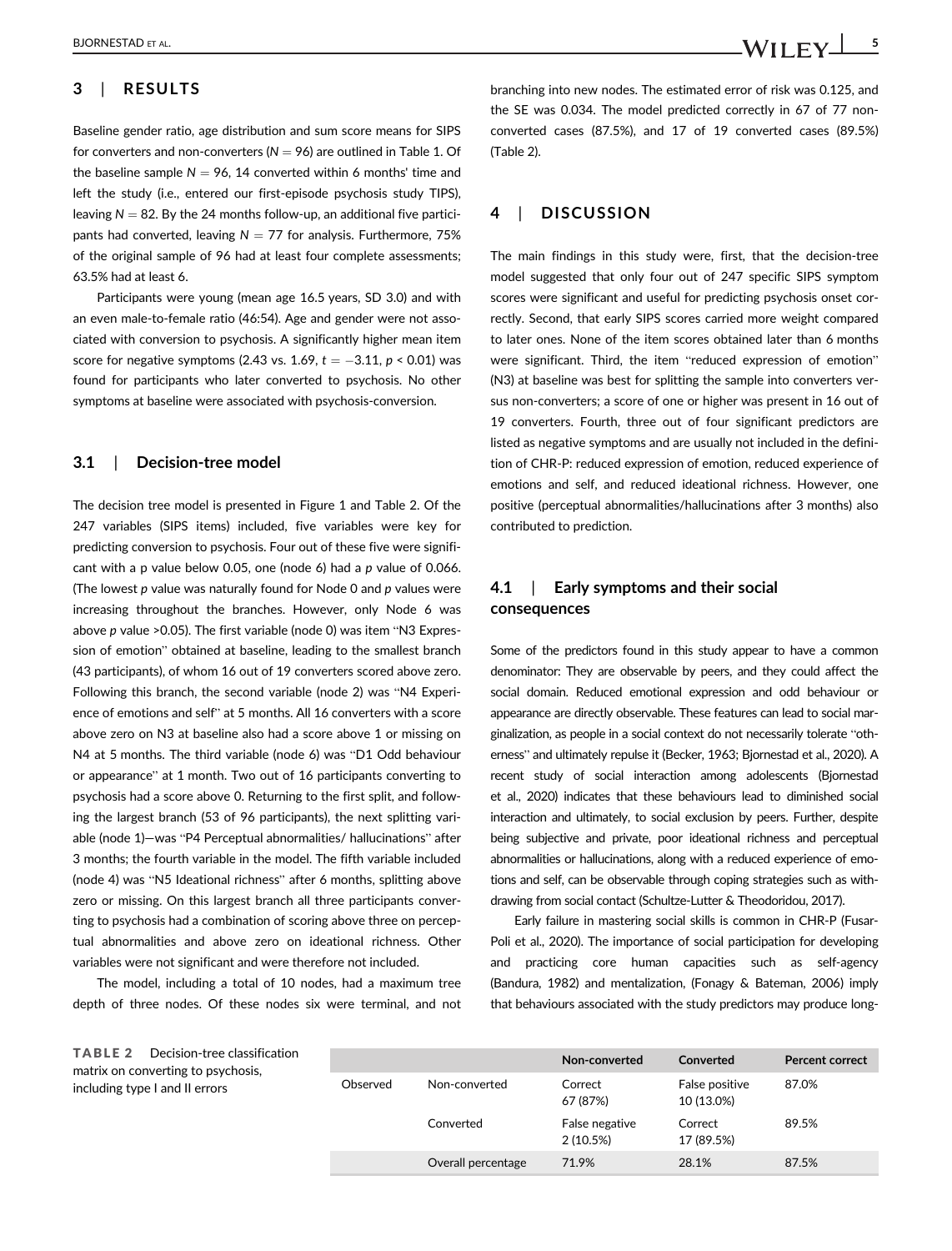6 BJORNESTAD ET AL.

term psychological and social setbacks, not only in terms of psychosis but also in a more general psychosocial sense. For example, individuals with CHR-P who do not develop psychosis continue to display subthreshold psychotic symptoms (Addington et al., 2019), meet criteria for other mental disorders (Addington et al., 2017), and have limitations in social functioning (Fusar-Poli et al., 2020). Targeting specific observable behaviours leading to social exclusion seems a relevant entry point for early prediction models and preventive efforts in CHR-P.

#### 4.2 | Predictive value of negative symptoms

It may seem paradoxical that negative symptoms were so strongly predictive of psychosis, whereas most early warning signs or "high risk" symptoms are defined as either attenuated or brief positive symptoms. This may be due to challenges distinguishing emerging negative symptoms from typical adolescent features: Puberty, insecurity, heartbreak, depression, substance-use, for example (Blakemore, 2018). Specificity appears to be low. Nevertheless, negative symptoms are important because they are associated with high levels of disability and poor prognosis both in psychosis (Marder & Galderisi, 2017) and CHR-P (Carrión et al., 2020), and a central goal of CHR-P intervention is to reduce the risk of adverse outcomes through early intervention (Fusar-Poli et al., 2020). This is inspired by research showing that reducing the duration of untreated psychosis (DUP) through early intervention can have beneficial prognostic effects (Fusar-Poli, McGorry, & Kane, 2017; Hegelstad et al., 2012). However, reducing DUP in individuals with insidious psychosis onsets predominated by negative symptoms has proven difficult (Marder & Galderisi, 2017). Therefore, we argue in favour of a more detailed investigation of early negative symptoms in order to harness the potential of negative symptoms for the prediction of psychosis. Investigating the duration of untreated negative symptoms (DUN) would then be within reach and a fruitful way forward. Furthermore, the specificity of the items identified in this study could possibly add specificity to the "psychosis risk calculator" (Cannon et al., 2016).

#### 4.3 | Clinical implications

Our findings suggest that the CHR-P symptoms that are the most predictive of psychosis conversion also increase risk for social exclusion. Hence, identification of these symptoms should be followed by clinical interventions aimed at increased social participation, agency and social skills training. Such efforts have proven promising, both in psychosis (Cella et al., 2017; Davidson et al., 2004) and CHR-P (Santesteban-Echarri et al., 2020).

## 4.4 | Limitations

The primary limitations of this study are the small sample size and the high attrition rate. This represents a loss of valuable information and

may weaken the study's generalizability. However, attrition appeared to be random for baseline characteristics and the sample seems comparable (e.g., age, gender SIPS symptom levels and functioning) to other CHR-P samples internationally (Fusar-Poli et al., 2020). A major limitation with the machine-learning analysis is the possibility of overfitting the model, reducing the possible use on other datasets and future data collections. We acknowledge that untested, this limits the usability of the model. However, given the exploratory nature of this study with the goal of generating hypotheses for future study, we believe the risk of overfitting is acceptable in this study. We plan to further test this model in this, and other populations with larger sample sizes.

The machine-learning analysis was also limited by a false negative result in 10.5% of cases and a false positive result in 13% of cases. Furthermore, while this is a study of specific SIPS items, the items targeted quite general domains. Hence, variable discrimination may have been limited. Finally, as exploration and hypothesis generation was the main aim of this investigation, we allowed a significance level of up to  $p < 0.10$  in the decision-tree analyses. This posed no problem for the main branches in the model; however, the significance level of Node 6: "1 month: D1 Odd behaviour or appearance" (see Figure 1) may reduce the predictive value of this variable.

### ACKNOWLEDGEMENTS

The present study was supported by a grant from Health West Foundation 911508 and grant 911881 and also supported by grant 913184 from the Norwegian Extra Foundation for Health and Rehabilitation through EXTRA funds.

#### CONFLICT OF INTEREST

The authors declare no conflicts of interest. The funding sources provided no input into the analyses or presentation of these data.

#### AUTHOR CONTRIBUTIONS

Inge Joa, Jan Olav Johannessen, Johannes H. Langeveld and Wenche ten Velden Hegelstad: Were involved in funding of POP. Jone Bjornestad, Tore Tjora, Johannes H. Langeveld, Helen J. Stain, Inge Joa, Jan Olav Johannessen, Michelle Friedman-Yakoobian and Wenche ten Velden Hegelstad: (PI TIPS) Contributed to concept development data analyses. Jone Bjornestad, Tore Tjora and Wenche ten Velden Hegelstad: Wrote the first draft. Tore Tjora: Performed the statistical analyses. All authors made substantial contributions to all phases of the paper and were involved in study design, provided scientific oversight throughout the project, detailed comments to the paper across several drafts, and edited the paper.

#### DATA AVAILABILITY STATEMENT

The datasets presented in this article are not readily available because according to Norwegian law, data sharing requires approvals from the Regional Committees for Medical and Health Research Ethics, and from the Data Protection Officer at Stavanger University Hospital, on the basis of specific research proposals. Requests to access the datasets should be directed to [jone.bjornestad@uis.no](mailto:jone.bjornestad@uis.no)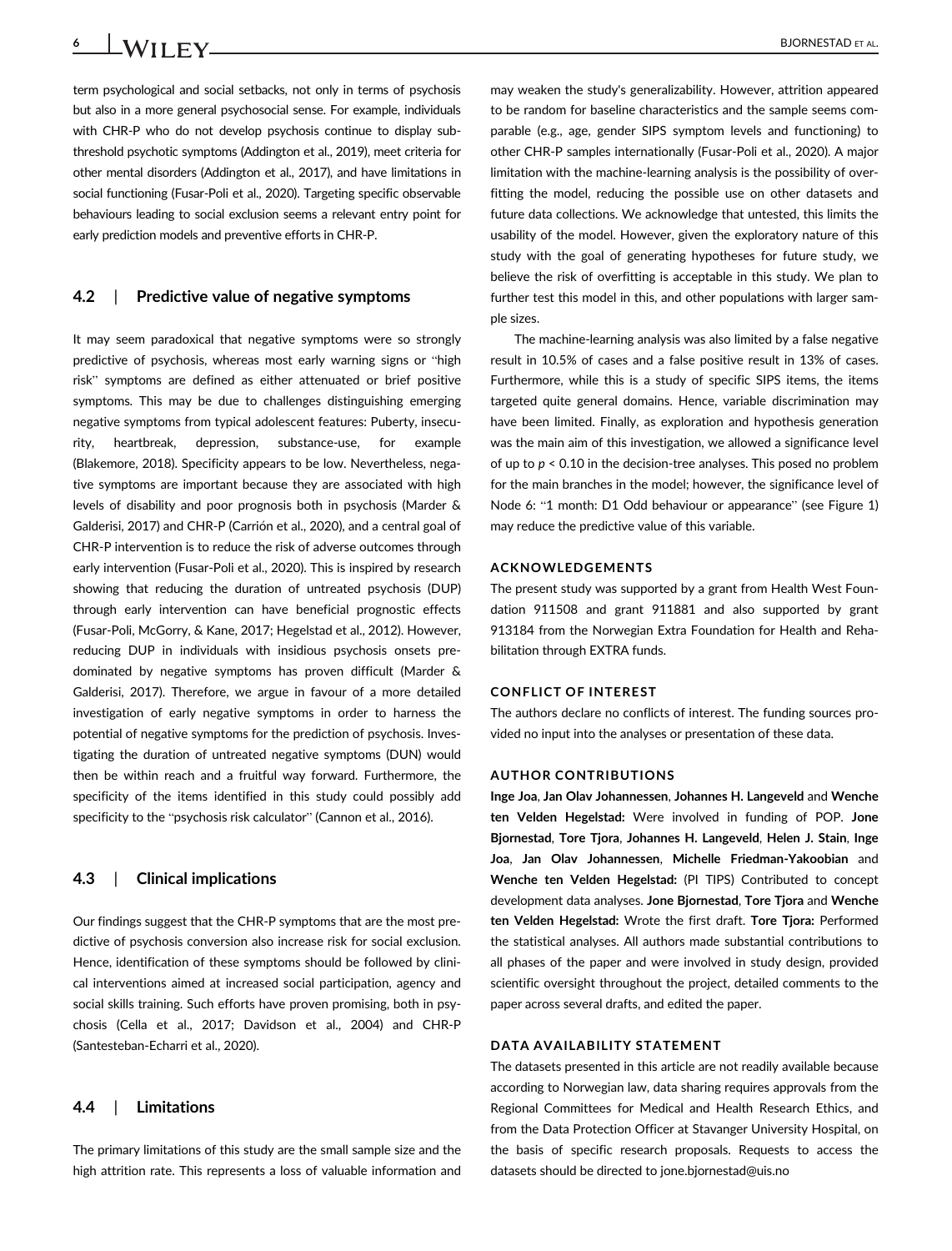#### ORCID

Jone Bjornestad <https://orcid.org/0000-0003-0381-1741> Tore Tiora <https://orcid.org/0000-0002-4024-2288> Helen J. Stain **b** <https://orcid.org/0000-0002-5810-4780> Inge Joa <https://orcid.org/0000-0002-5516-2336> Jan Olav Johannessen D <https://orcid.org/0000-0001-7740-8168> Michelle Friedman-Yakoobian [https://orcid.org/0000-0001-7354-](https://orcid.org/0000-0001-7354-1818) [1818](https://orcid.org/0000-0001-7354-1818)

Wenche ten Velden Hegelstad [https://orcid.org/0000-0003-1148-](https://orcid.org/0000-0003-1148-8825) [8825](https://orcid.org/0000-0003-1148-8825)

#### **REFERENCES**

- Addington, J., Liu, L., Santesteban-Echarri, O., Brummitt, K., Braun, A., Cadenhead, K. S., & Granholm, E. (2020). Cognitive behavioral social skills training: Methods of a randomized controlled trial for youth at risk of psychosis. Early Intervention in Psychiatry. https://doi. org/10.1111/eip.13102.
- Addington, J., Piskulic, D., Liu, L., Lockwood, J., Cadenhead, K. S., Cannon, T. D., Cornblatt, B. A., McGlashan, T. H., Perkins, D. O., Seidman, L. J., Tsuang, M. T., Walker, E. F., Bearden, C. E., Mathalon, D. H., & Woods, S. W. (2017). Comorbid diagnoses for youth at clinical high risk of psychosis. Schizophrenia Research, 190, 90–95.
- Addington, J., Stowkowy, J., Liu, L., Cadenhead, K. S., Cannon, T. D., Cornblatt, B. A., McGlashan, T. H., Perkins, D. O., Seidman, L. J., Tsuang, M. T., Walker, E. F., Bearden, C. E., Mathalon, D. H., Santesteban-Echarri, O., & Woods, S. W. (2019). Clinical and functional characteristics of youth at clinical high-risk for psychosis who do not transition to psychosis. Psychological Medicine, 49(10), 1670– 1677.
- Ajnakina, O., David, A. S., & Murray, R. M. (2019). 'At risk mental state' clinics for psychosis—An idea whose time has come—And gone! Psychological Medicine, 49(4), 529–534.
- Anglin, D. M., Galea, S., & Bachman, P. (2020). Going upstream to advance psychosis prevention and improve public health. JAMA Psychiatry, 77 (7), 665–666.
- Bandura, A. (1982). Self-efficacy mechanism in human agency. American Psychologist, 37(2), 122–147.
- Becker, H. (1963). Outsiders—Studies in the sociology of deviance. The Free Press of Glencoe.
- Bjornestad, J., Moltu, C., Veseth, M., & Tjora, T. (2020). Rethinking social interaction: Empirical model development. Journal of Medical Internet Research, 22(4), e18558.
- Blakemore, S.-J. (2018). Inventing ourselves: The secret life of the teenage brain. New York, NY: Hachette.
- Cannon, T. D., Yu, C., Addington, J., Bearden, C. E., Cadenhead, K. S., Cornblatt, B. A., Heinssen, R., Jeffries, C. D., Mathalon, D. H., McGlashan, T. H., Perkins, D. O., Seidman, L. J., Tsuang, M. T., Walker, E. F., Woods, S. W., & Kattan, M. W. (2016). An individualized risk calculator for research in prodromal psychosis. American Journal of Psychiatry, 173(10), 980–988.
- Carrión, R. E., Auther, A. M., McLaughlin, D., Addington, J., Bearden, C. E., Cadenhead, K. S., Cannon, T. D., Keshavan, M., Mathalon, D. H., McGlashan, T. H., Perkins, D. O., Seidman, L., Stone, W., Tsuang, M., Walker, E. F., Woods, S. W., Torous, J., Cornblatt, B. A., & McGlashan, T. H. (2020). Social decline in the psychosis prodrome: Predictor potential and heterogeneity of outcome. Schizophrenia Research, 44–51.
- Catalan, A., Salazar de Pablo, G., Vaquerizo Serrano, J., Mosillo, P., Baldwin, H., Fernández-Rivas, A., Moreno, C., Arango, C., Correll, C. U., Bonoldi, I., & Fusar-Poli, P. (2020). Annual research review: Prevention of psychosis in adolescents—Systematic review and meta-analysis of

advances in detection, prognosis and intervention. Journal of Child Psychology and Psychiatry, 657–673.

- Cella, M., Preti, A., Edwards, C., Dow, T., & Wykes, T. (2017). Cognitive remediation for negative symptoms of schizophrenia: A network meta-analysis. Clinical Psychology Review, 52, 43–51.
- Davidson, L., Shahar, G., Stayner, D. A., Chinman, M. J., Rakfeldt, J., & Tebes, J. K. (2004). Supported socialization for people with psychiatric disabilities: Lessons from a randomized controlled trial. Journal of Community Psychology, 32(4), 453–477.
- First, M.,. S. R., Gibbon, M., & Williams, J. (1995). Structured clinical interview for DSM-IV Axis I disorders-patient edition (SCID I/P, version 2.0). New York State Psychiatric Institute, Biometrics Research Department.
- Fonagy, P., & Bateman, A. W. (2006). Mechanisms of change in mentalization-based treatment of BPD. Journal of Clinical Psychology, 62(4), 411–430.
- Fusar-Poli, P., McGorry, P. D., & Kane, J. M. (2017). Improving outcomes of first-episode psychosis: An overview. World Psychiatry, 16(3), 251–265.
- Fusar-Poli, P., Salazar de Pablo, G., Correll, C. U., Meyer-Lindenberg, A., Millan, M. J., Borgwardt, S., Galderisi, S., Bechdolf, A., Pfennig, A., Kessing, L. V., van Amelsvoort, T., Nieman, D. H., Domschke, K., Krebs, M. O., Koutsouleris, N., McGuire, P., Do, K. Q., & Arango, C. (2020). Prevention of psychosis: Advances in detection, prognosis, and intervention. JAMA Psychiatry, 77(7), 755–765.
- Hegelstad, W., Larsen, T., Auestad, B., Evensen, J., Haahr, U., Joa, I., Johannesen, J. O., Langeveld, J., Melle, I., Opjordsmoen, S., Rossberg, J. I., Rund, B. R., Simonsen, E., Sundet, K., Vaglum, P., Friis, S., & McGlashan, T. (2012). Long-term follow-up of the TIPS early detection in psychosis study: Effects on 10-year outcome. The American Journal of Psychiatry, 169(4), 374–380.
- Corp, I. B. M. (2012). IBM SPSS Decision Trees 21. IBM Corp.
- Corp, I. B. M. (2017). IBM SPSS statistics for Windows, version 25.0. IBM Corp.
- Joa, I., Bjornestad, J., Johannessen, J. O., Langeveld, J., Stain, H. J., Weibell, M., & Hegelstad, W. t. V. (2021). Early detection of ultra high risk for psychosis in a Norwegian Catchment Area: The two year follow-up of the prevention of psychosis study. Frontiers in Psychiatry, 12, 573905.<https://doi.org/10.3389/fpsyt.2021.573905>
- Joa, I., Gisselgard, J., Bronnick, K., McGlashan, T., & Johannessen, J. O. (2015). Primary prevention of psychosis through interventions in the symptomatic prodromal phase, a pragmatic Norwegian Ultra High Risk study. BMC Psychiatry, 15, 89.
- Joa, I., Johannessen, J. O., Auestad, B., Friis, S., McGlashan, T., Melle, I., Opjordsmoen, S., Simonsen, E., Vaglum, P., & Larsen, T. K. (2008). The key to reducing duration of untreated first psychosis: Information campaigns. Schizophrenia Bulletin, 34(3), 466–472.
- Kass, G. V. (1980). An exploratory technique for investigating large quantities of categorical data. Journal of the Royal Statistical Society: Series C (Applied Statistics), 29(2), 119–127.
- Marder, S. R., & Galderisi, S. (2017). The current conceptualization of negative symptoms in schizophrenia. World Psychiatry, 16(1), 14–24.
- McGorry, P. D., Hartmann, J. A., Spooner, R., & Nelson, B. (2018). Beyond the "at risk mental state" concept: Transitioning to transdiagnostic psychiatry. World Psychiatry, 17(2), 133–142.
- Miller, T. J., McGlashan, T. H., Woods, S. W., Stein, K., Driesen, N., Corcoran, C. M., Hoffman, R., & Davidson, L. (1999). Symptom assessment in schizophrenic prodromal states. Psychiatric Quarterly, 70(4), 273–287.
- Moritz, S., Gawęda, Ł., Heinz, A., & Gallinat, J. (2019). Four reasons why early detection centers for psychosis should be renamed and their treatment targets reconsidered: We should not catastrophize a future we can neither reliably predict nor change. Psychological Medicine, 49 (13), 2134–2140.